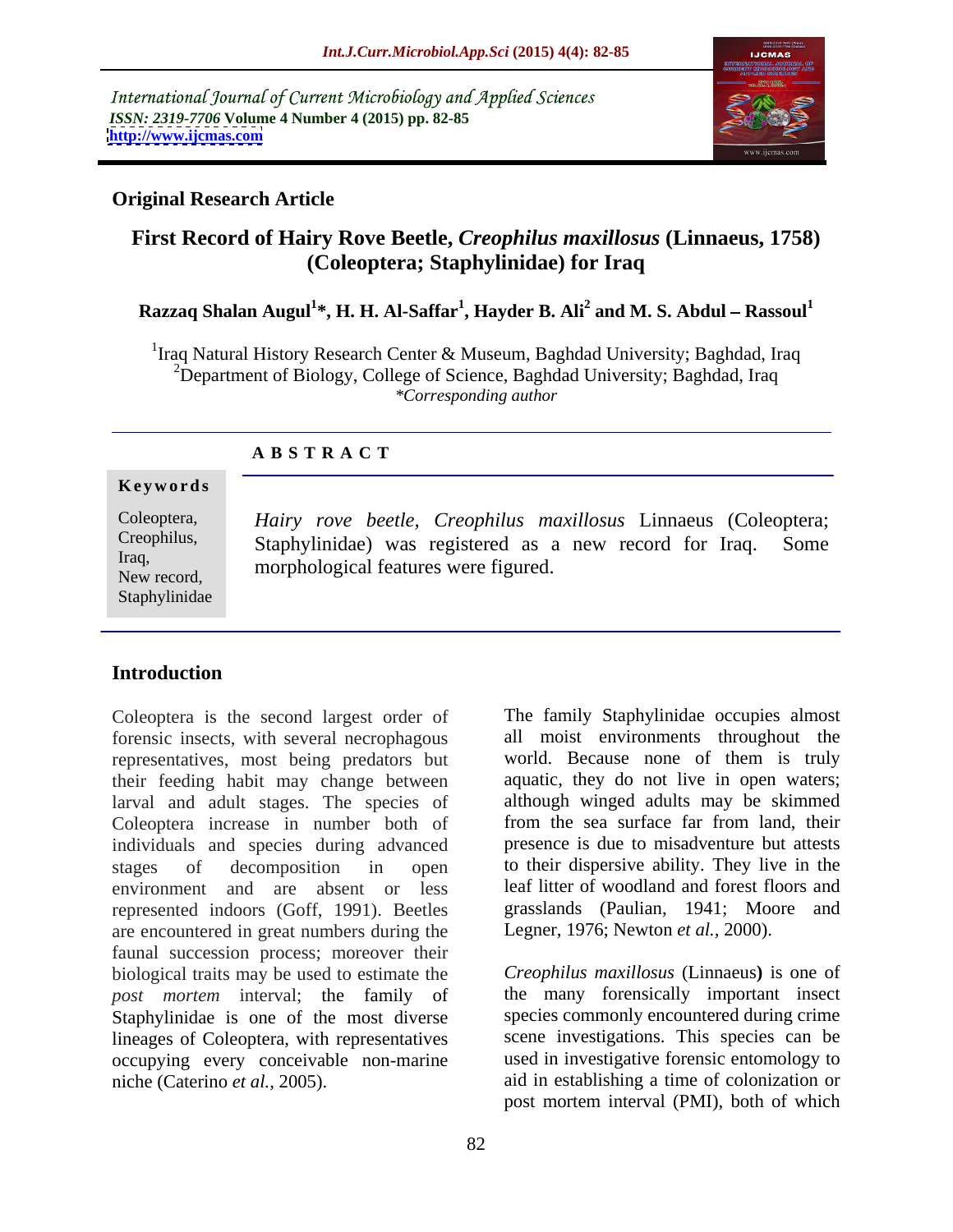usually prove helpful in general crime scene investigation. Hairy rove beetles are transient nature and widespread distribution. The larvae of *Chrysomya albiceps* 

beetles, their faunistic knowledge in Iraq remains incipient, Abdul-Rassoul *et al.* They feed on carcasses (from the hours after (2010) were surveyed of adults Coleoptera death to the advanced stages of in Baghdad on exposed carcasses; but the decomposition), as well as on maggots that results did not record species belonging to tend to be on dead animals. This species was

about coleopteran fauna of Iraq was made.

### **Materials and Methods**

On 2 May 2013, a rat laboratory *Rattus norvegicus* killed by using chloroform; and placed in a metal cage (mesh diameter 3 cm) **Materials**: 2 males were collected in this and exposed to direct sunlight in the garden of the Iraq Natural History Research Centre hours, and then mounted on entomological Clarke, 2007). pins. Specimen photographs were taken with

the family, subfamily and species such as: Cameron (1930) and Brunke *et al.* (2011).

*maxillosus* (Linnaeus) belongs to subfamily elabrous without punctures; white

considered forensically important, however; carcass *Rattus norvegicus* in decay stage, their use is somewhat limited due to their these specimens had been found feeding on *C. maxillosus* frequency at crime scene (Wiedemann) (Diptera; Calliphoridae), this investigations conducted in their natural result agreement with Matuszewski et al. habitat often disqualifies them from being an (2008) and who confirmed that this species indicator of body relocation (Matuszewski *et*  associated with predation of Diptera larvae, *al.*, 2008). Which is one of the most important secondary predations encountered at crime Although the forensic importance of rove scenes. was registered as a new record of Iraqi fauna, which collected from exposed rat the larvae of *Chrysomya albiceps* which is one of the most important secondary predations encountered at crime scenes.

this family.<br>In this paper, the additional information<br>In this paper, the additional information<br>In this paper, the additional information<br>Kökdener and Polat, 2014). death to the advanced stages of registered in Iran (Samin *et al.,* 2011a,b) and Turkey (Bana and Beyarslan, 2012; Kökdener and Polat, 2014).

# *Creophilus maxillosus* **(Linnaeus)**

*Staphylinus maxillosus* Linnaeus, 1758, Syst. Nat., ed. X, p. 421

study at 14.V.2013.

& Museum Bab-Almudham, Baghdad **Distribution**: North America, the West province. Adult beetles were captured by Indies, the entire Palearctic region (Newton forceps and put in the test tubes, and then *etal.,* 2000), Chile, Argentina (Navarrete sampling were killed by freezing for 24 Heredia *et al.,* 2002) and Peru (Asenjo and Clarke, 2007).

a Dino light microscope and a Samsung Color (Plate1), body and hairs black with galaxy S4, GT-19500. exception the some pubescences white on<br>anterior angles of pronotum, gray hairs on<br>Many different keys were used to diagnostic elytra and abdomen. exception the some pubescences white on anterior angles of pronotum, gray hairs on elytra and abdomen.

**Result and Discussion** flagellomeres forming a club and broader In this study, the species of *Creophilus*  on the side margins, disc of pronotum Staphylininae (Coleoptera; Staphylinidae) pubescence on the anterior angles of theBody length 15–19 mm; head bare except for the temples; antennae short, the last five than long; pronotum bare except narrowly glabrous without punctures; white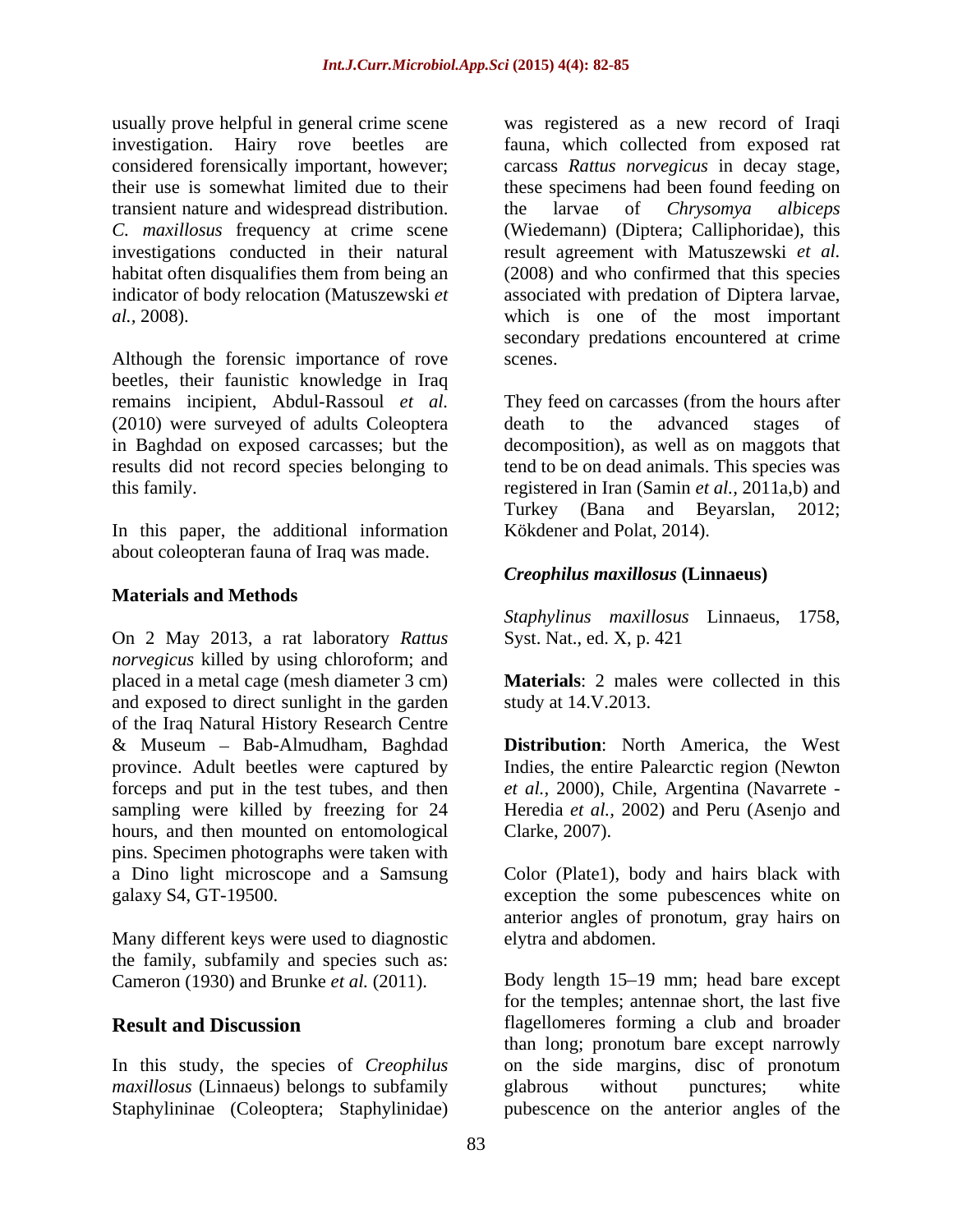hairs forming a broad irregular transverse hairs. gray band across them, exposed part of

pronotum; elytra covered with short dense abdomen also with thick variegated gray hairs.



Plate (1) male of *Creophilus maxillosus* A) habit B) antenna C) head and pronotum (lateral view)

- 
- Asenjo, A., Clarke, D. 2007. First record of *Creophilus maxillosus* (Linnaeus,
- Bana, R., Beyarslan, A. 2012. Determination of Coleoptera species of pig carcasses and internal organs of

**References** bovine in Edirne city of Turkey. *BEU J. Sci.*, 1(2): 122–126.

- Abdul Rassoul, M.S., Augul, R.SH., Al Brunke, A., Newton, A., Klimaszewski, J., Saffar, H.H. 2010. Seasonal Majka C., Marshall S. 2011. abundance of adult beetles species Staphylinidae of Eastern Canada and on the exposed carcasses in Baghdad adjacent United States. Key to city. *Ibn AL- Haitham J. Pure Appl. Sci.*, 23(1): 1–7. and Subtribes, and species of subfamilies; Staphylininae: Tribes Staphylinina. *Can. J. Arthropod Identificat.,* No.12: 1–110.
	- 1758) (Staphylinidae) for Peru. Cameron, M. 1930.The fauna of British Coleopterists Bull., 61(4): 551–551. India including Ceylon and Burma. Coleoptera. Staphylinidae. Vol. 1. Taylor and Francis, London, 650 Pp.